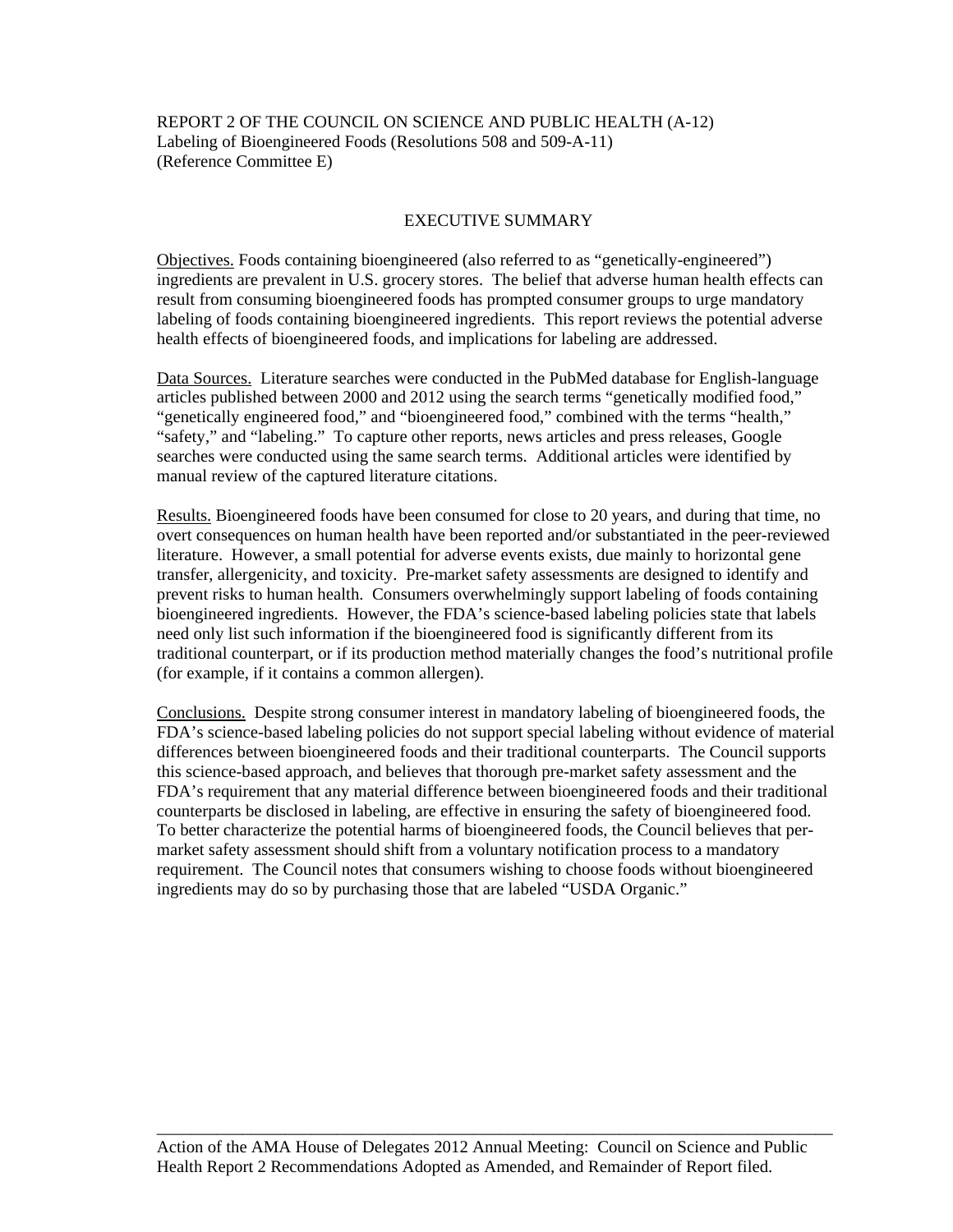CSAPH Report 2-A-12

| Subject:                   | Labeling of Bioengineered Foods<br>(Resolutions 508 and 509-A-11)                                                                                                                                                                                                                                                                                                                                                                                                                                                                                                                                                                                                                                                                  |
|----------------------------|------------------------------------------------------------------------------------------------------------------------------------------------------------------------------------------------------------------------------------------------------------------------------------------------------------------------------------------------------------------------------------------------------------------------------------------------------------------------------------------------------------------------------------------------------------------------------------------------------------------------------------------------------------------------------------------------------------------------------------|
| Presented by:              | Lee R. Morisy, MD, Chair                                                                                                                                                                                                                                                                                                                                                                                                                                                                                                                                                                                                                                                                                                           |
| Referred to:               | Reference Committee E<br>(Frederick R. Ridge, Jr., MD, Chair)                                                                                                                                                                                                                                                                                                                                                                                                                                                                                                                                                                                                                                                                      |
| <b>INTRODUCTION</b>        |                                                                                                                                                                                                                                                                                                                                                                                                                                                                                                                                                                                                                                                                                                                                    |
| resolutions were referred. | Resolution 508-A-11, introduced by the Illinois Delegation, asked that our American Medical<br>Association (AMA) study the impact of food containing genetically engineered ingredients and<br>take further action based on the results of the study. Resolution 509-A-11, introduced by the<br>Indiana Delegation, asked that our AMA study the impact of mandated labeling of food containing<br>genetically engineered ingredients and take further action based on the results of the study. Both                                                                                                                                                                                                                              |
|                            | In a 2000 report, the Council on Scientific Affairs reviewed in depth the technology used to<br>produce transgenic crops, as well as issues relevant to the use of bioengineered ingredients in food,<br>including the regulatory framework, human health effects, and potential environmental impacts. <sup>1</sup><br>The Council believes that the information in its 2000 report is still current and valid, and therefore<br>will not revisit many of those issues in this report. Rather, it will focus on the issue raised in<br>Resolution 509-A-11, that of labeling foods containing bioengineered ingredients.                                                                                                          |
| <b>METHODS</b>             |                                                                                                                                                                                                                                                                                                                                                                                                                                                                                                                                                                                                                                                                                                                                    |
|                            | Literature searches were conducted in the PubMed database for English-language articles published<br>between 2000 and 2012 using the search terms "genetically modified food," "genetically<br>engineered food," and "bioengineered food," combined with the terms "health," "safety," and<br>"labeling." To capture other reports, news articles and press releases, Google searches were<br>conducted using the same search terms. Additional articles were identified by manual review of<br>the captured literature citations.                                                                                                                                                                                                 |
| <b>BACKGROUND</b>          |                                                                                                                                                                                                                                                                                                                                                                                                                                                                                                                                                                                                                                                                                                                                    |
|                            | Genetic modification of plants has occurred for centuries, as farmers seek to improve yields,<br>disease resistance, and agronomic qualities. <sup>1,2</sup> Genetic modification by conventional breeding<br>techniques such as crossbreeding, selection, and hybridization can be a lengthy process requiring<br>many generations. Examples of common foods produced through conventional genetic<br>modification include nectarines (which are genetically modified peaches) and tangelos (genetic<br>hybrid of tangerine and grapefruit). <sup>3</sup> Late in the 20 <sup>th</sup> century, genetic modification techniques<br>advanced to the molecular level with transgenic technology. Transgenic technology involves the |

> Action of the AMA House of Delegates 2012 Annual Meeting: Council on Science and Public Health Report 2 Recommendations Adopted as Amended, and Remainder of Report filed.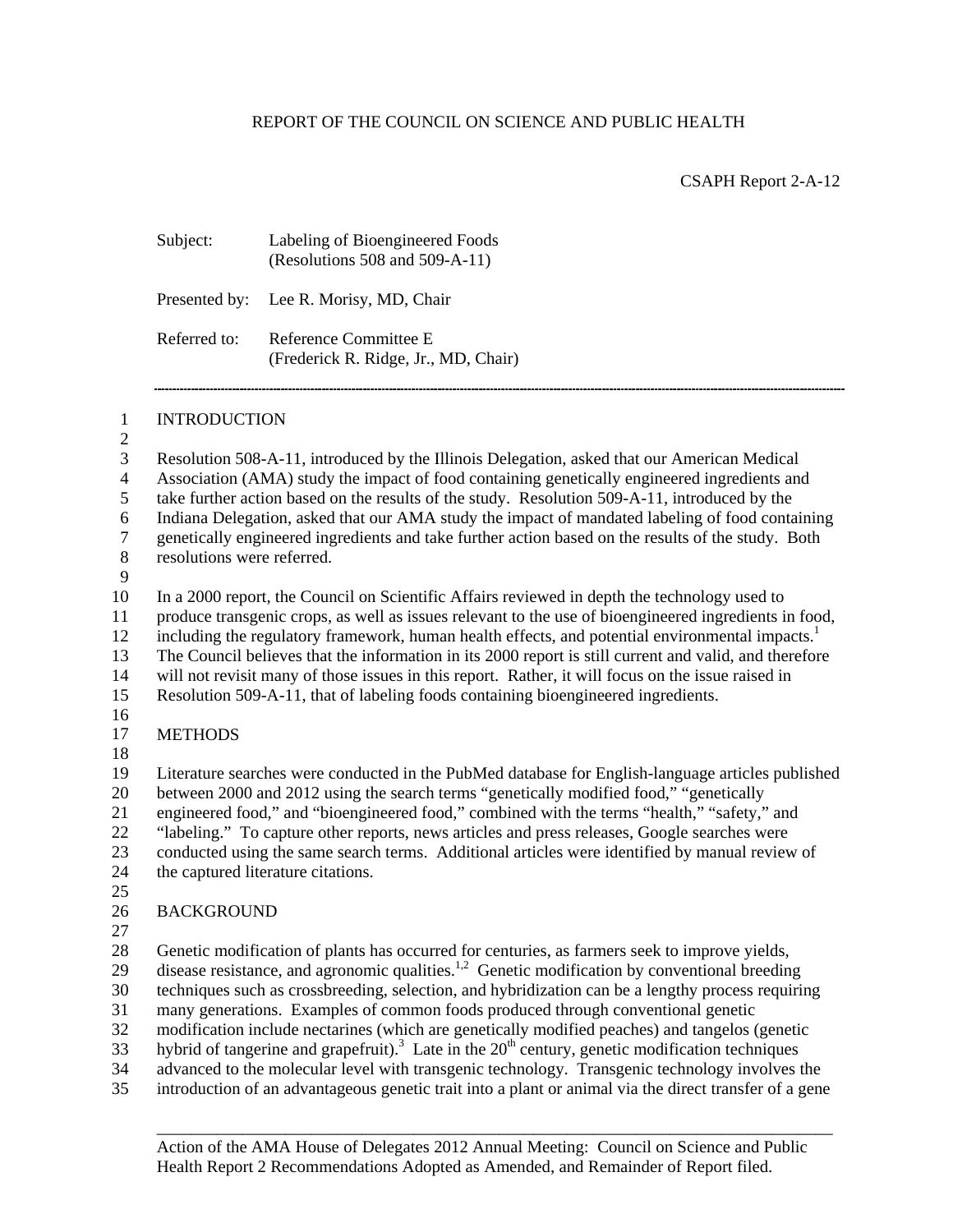or other construct conferring expression of that trait. Examples of the current use of transgenic 1

- technology are the production of corn varieties resistant to certain insects, and soybeans resistant to common herbicides. 2 3
- 4

5 Food crops produced through transgenic technology are often referred to as "GMOs" (genetically

- 6 modified organisms). Since plants that are genetically enhanced through conventional breeding
- 7 techniques can also be considered genetically modified, the Food and Drug Administration (FDA)
- 8 uses the terms "bioengineered" or "genetically engineered" to refer to transgenically-produced
- 9 10 plants. For clarity and consistency with FDA regulatory documentation, this report uses the term "bioengineered" to refer to foods produced through transgenic technologies.
- 11
- 12 13 14 To date, more than 80 transgenic crops have undergone regulatory clearance in the U.S.; however, only about a dozen are currently marketed for human consumption.<sup>4,5</sup> The most common transgenic crops in the U.S. are soybeans, corn, sugar beets, and cotton (for cottonseed oil). Each
- 15 16 of these crops makes up approximately 90% of the total amount planted each year.<sup>6</sup> Transgenic varieties of rapeseed (for canola oil), papaya, and squash are also common in the U.S. food supply.

17 It is estimated that approximately 70% of processed foods sold in U.S. grocery stores contain

- 18 ingredients derived from transgenic crops. $\frac{7}{7}$
- 19

20 Approval of the first transgenically-produced animal intended for human consumption has been

21 22 under consideration by the FDA for several years.<sup>8</sup> The animal is an Atlantic salmon containing a growth hormone gene from the Chinook salmon and a gene from the ocean pout that activates the

23 transgenic growth hormone gene year round. As a result, the salmon grows to market size in 16-18

- 24 months rather than 3 years.
- 25

26 27 28 29 30 31 32 Intense debate has surrounded bioengineered foods, with critics arguing that safety data are lacking and the potential human health effects of consuming bioengineered foods have not been fully explored. Several groups have called for mandatory labeling of foods containing bioengineered ingredients so that consumers are able to avoid such foods if desired. In this report, the potential adverse health effects of bioengineered foods are reviewed and implications for labeling are addressed. More detailed descriptions of transgenic crop production methods and traits, environmental concerns, and potential benefit for global food production can be found in the

- 33 Council's  $2000$  report.<sup>1</sup>
- 34
- 35

## AMA POLICY ADDRESSING LABELING OF BIOENGINEERED FOODS

36

37 38 39 40 41 42 43 AMA Policy H-480.958 "Genetically Modified Crops and Foods" (AMA Policy Database; see Appendix) is broad, covering the belief that regulatory oversight of bioengineered foods should be science-based and involve systematic safety assessments, supporting research into environmental consequences, and encouraging unbiased information and education of consumers. With regard to labeling, the policy states that "as of December 2009, there is no scientific justification for special labeling of genetically modified foods, as a class, and that voluntary labeling is without value unless it is accompanied by focused consumer education."

44

#### 45 POTENTIAL HUMAN HEALTH EFFECTS OF BIOENGINEERED FOODS

46

47 Bioengineered foods have been consumed for close to 20 years, and during that time, no overt

48 consequences on human health have been reported and/or substantiated in the peer-reviewed

49 literature.<sup>1,9,10</sup> However, a small potential for adverse events exists. These potential events are

50 centered around horizontal gene transfer, allergenicity, and toxicity.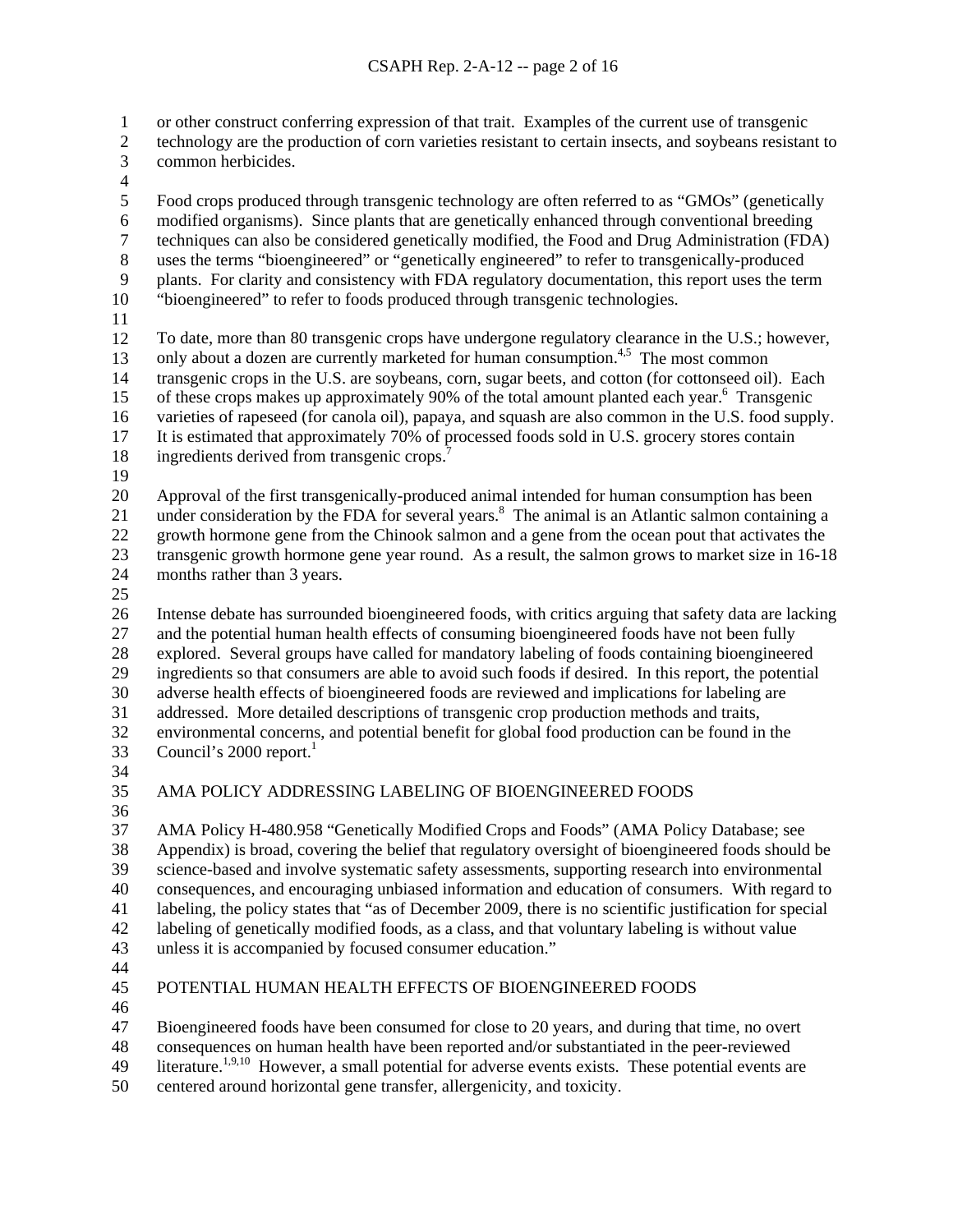### 1 *Horizontal gene transfer*

2

3 4 5 6 7 8 9 10 11 12 13 14 15 16 17 18 19 20 21 22 23 24 25 26 27 28 29 30 31 32 Horizontal gene transfer (HGT) is the process by which an organism transfers genetic material to another organism other than its offspring and which is followed by integration and expression of the genetic material.<sup>11</sup> This process is common among bacteria and other prokaryotes.<sup>12</sup> Speculation that HGT could occur between ingested bioengineered food and enteric bacteria present in the human mouth, stomach, and gut has been expressed. Of special concern are bioengineered foods made from transgenic plants that express antibiotic-resistance markers (ARMs), which are employed during the development of the transgenic plant to select for those that have incorporated the transgene.13 When humans ingest food derived from plants that express an ARM, it is theoretically possible that the ARM could be taken up and stably integrated into enteric bacteria through HGT, resulting in bacteria that are resistant to specific antibiotics. This situation has never been reported, although studies point to its possibility. The *epsps* transgene, which confers resistance to a common herbicide, survives intact through the small intestine of humans when bioengineered food made with Roundup Ready soybeans (resistant to the herbicide glyphosate, commonly called Roundup<sup>®</sup>) is consumed. <sup>14</sup> Also, M13 bacteriophage DNA has been shown to survive transiently in the gastrointestinal tract of mice and is able to enter the bloodstream.<sup>15</sup> However, these studies demonstrate only the ability of certain DNA molecules to resist degradation by salivary and gastric enzymes; no studies to date have demonstrated the ability of the DNA molecules to become stably integrated into the bacterial genome by HGT.<sup>16</sup> Some consumers have reported concerns that consumption of bioengineered foods means that humans will ingest the "foreign" DNA present in transgenes.<sup>11</sup> A DNA sequence of particular concern is the cauliflower mosaic virus 35S promoter, commonly used to direct expression of plant transgenes. This promoter is efficient and functional in a variety of organisms, and it has been suggested that it might lead to inappropriate overexpression of genes in species into which it is transferred and promote HGT, or recombine with dormant endogenous viruses present in humans, leading to new infectious viruses.<sup>17</sup> However, almost all genomes of human endogenous retroviruses contain lethal mutations that prevent replication and production of viral particles.<sup>11</sup> Also, the cauliflower mosaic virus is present naturally in approximately 10% of cabbages and cauliflowers, and so is regularly ingested by humans. No adverse consequences from the consumption of this virus have been reported. $^{11}$ 

33

34 35 36 37 38 39 40 41 42 43 44 45 Several factors limit the possibility of HGT of plant transgenes into enteric bacteria.<sup>13</sup> First, depending on the type of food, DNA is broken down during food processing. Second, if it survives food processing, it is then subjected to degradation enzymes in the saliva and gastrointestinal tract when consumed. Third, if DNA were to be taken up by enteric bacteria, it would be subjected to bacterial restriction enzymes that cleave foreign DNA. Further, for stable integration and expression to occur, the DNA fragment would have to be homologous to bacterial DNA (to allow for recombination), and would have to be inserted near the proper regulatory sequences that drive expression. The combination of these barriers results in a nearly impossible chance for stable integration. Nonetheless, in an effort to avoid any chance of enteric bacteria becoming antibiotic resistant, selection methods that do not confer such resistance have been developed and are now commonly used.<sup>18,19</sup> AMA Policy H-480.958 supports these alternative selection methods.

46 47 48 It should be noted that all foods, even those that are not bioengineered, contain varying amounts of DNA, both from the ingredients themselves and from microorganisms present in the food. To the extent that HGT, although unlikely, could potentially occur, bacteria present in non-bioengineered

49 foods have as much potential to carry out HGT as bacteria present in bioengineered food.<sup>2</sup>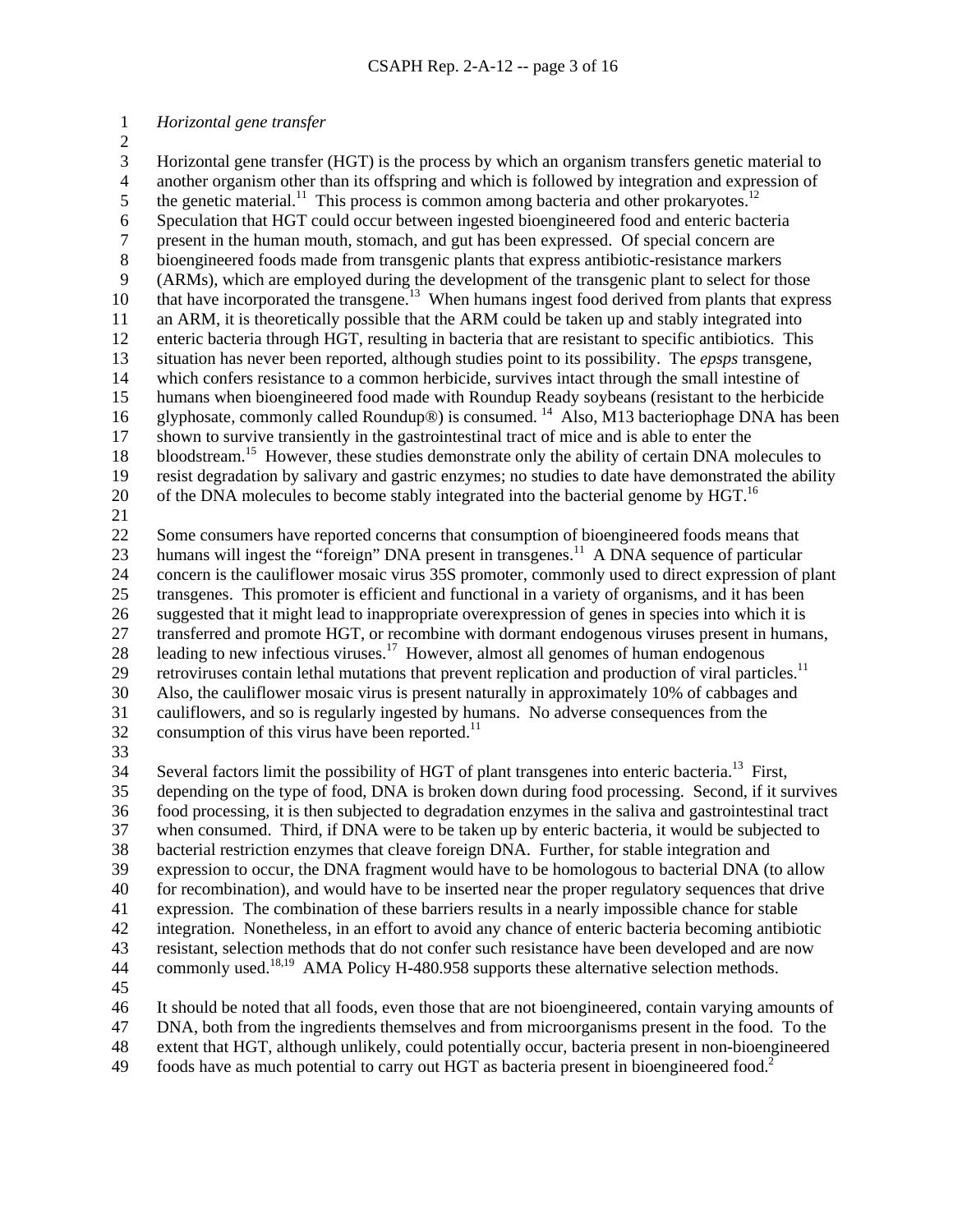### 1 *Toxicity*

2

3 4 5 6 7 8 9 10 11 12 13 14 A serious concern voiced by consumers and others is whether the protein products of transgenes themselves might be toxic to humans, or whether those proteins may induce unintended effects on plant metabolism that could lead to upregulated expression of toxins. This concern was heightened with the publication of a 1999 study reporting negative effects in the gastrointestinal tract of rats fed with potatoes expressing a lectin transgene conferring insecticide activity.20 However, the experimental design of this study is widely regarded as flawed, with subsequent studies unable to reproduce the findings.<sup>11</sup> Further studies using the same transgene found that observed differences in blood biochemistry, hematology, immunological parameters, and organ weights were not adverse, and likely to be caused by increased water uptake in the rats consuming food containing the lectin transgene.<sup>21</sup> The potential toxicity of lectins has been widely documented, and for that reason, no transgenic plants carrying lectin genes have been commercialized.

15 16 17 18 19 20 21 22 23 24 Other studies have examined potential toxicity of transgenic crops. In one, mice fed Roundup Ready soybeans had modifications in the nuclei of hepatocytes, suggesting that bioengineered soybeans are able to modify the metabolic activities of hepatocytes.<sup>22</sup> In another, results suggested that bioengineered soybeans can influence the function of pancreatic acinar cells in mice.<sup>23</sup> However, these studies too have been criticized as being tainted by important flaws.<sup>11</sup> In contrast, other groups have demonstrated that neither Roundup Ready soybeans nor Bt corn (expressing a transgene that acts as an insecticide) have any negative effects in mice.<sup>24,25</sup> The same is true for several other transgenic varieties of soybeans and corn fed to rats.<sup>25-30</sup> Relevant for humans, the processing of bioengineered foods intended for consumption leads to a complete loss of functional activity for most transgenic proteins.31

25

26 27 28 29 30 31 32 33 34 Before bioengineered foods reach the market, producers perform safety assessments to evaluate potential toxicity. The safety assessments are based on the concept of "substantial equivalence," which involves a thorough comparison of the new transgenic crop with its conventionally bred counterpart that is generally accepted as safe based on a history of human consumption.<sup>1,32,33</sup> If the transgenic crop possesses similar levels and variations of critical nutrients and toxicants as its conventional counterpart, it is considered to be substantially equivalent; the presence of novel DNA or protein does not itself qualify as a difference.<sup>1</sup> Any defined differences subject the transgenic crop to additional testing.<sup>1,32</sup> Newer profiling techniques that aim to increase the probability of detecting toxicants and unintended effects are increasingly being employed.<sup>2,11</sup>

- 35
- 36 *Allergenicity*
- 37

38 39 40 41 42 43 44 45 46 47 48 49 50 51 The transgene expressed by transgenic crops has the potential to encode a protein that is allergenic to humans. Potential allergenicity problems have occurred in two documented cases. In both, preand post-market safety procedures effectively halted exposure.<sup>11</sup> The first case involves a transgenic soybean intended for use in animal feed; the soybeans were engineered to express a methionine-rich protein from the Brazil nut. Pre-market testing verified that the transgenic protein was able to bind to Immunoglobulin E (IgE) from people allergic to Brazil nuts, an indication that the protein is an allergen. As a consequence, and even though it was only intended for animal feed, the transgenic soybean variety was never commercialized.<sup>34</sup> The second case involved a variety of corn engineered to express Cry9C, an insecticidal protein. The corn was approved for use as an animal feed, but not for human consumption because upon pre-market testing, Cry9C showed some attributes associated with an allergen.<sup>11</sup> Traces of the transgenic corn were detected in some human food products, and after publication of the contamination, some consumers reported adverse effects. However, extended evaluations made by independent institutions could detect no direct implication of Cry9C in the incidents.<sup>35,36</sup> This variety of corn is no longer commercialized.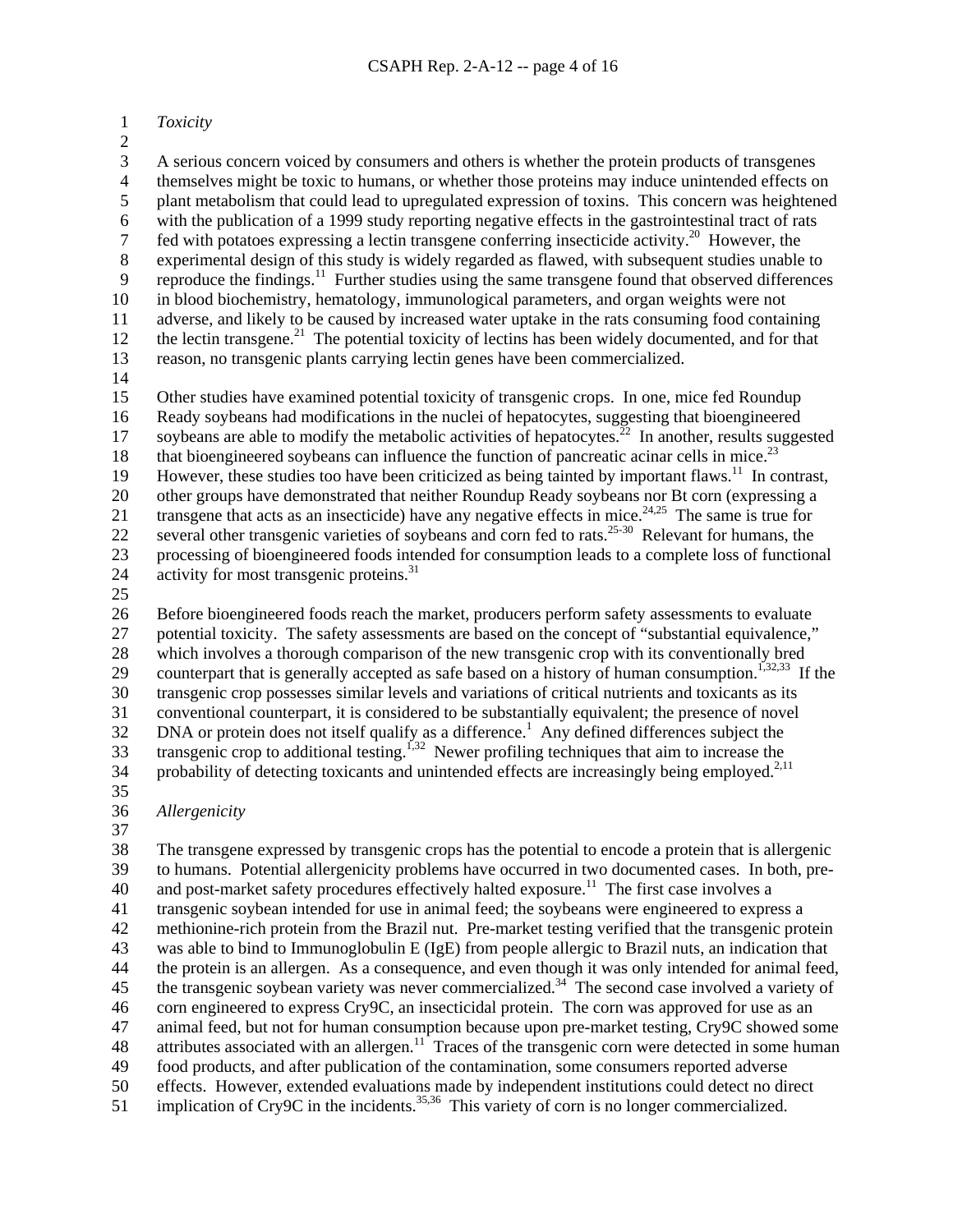- To date, no evidence has supported an increased degree of allergenicity of bioengineered foods 1
- compared to their non-bioengineered counterparts.<sup>9-11,37</sup> This is due in part to the safety 2
- assessments to which bioengineered foods are subjected prior to marketing.<sup>33</sup> Thorough pre-3
- market evaluation is considered to be the most effective tool to protect the public. Current safety 4
- assessments are based on a "weight-of-evidence" approach, where each food product is evaluated 5
- on a case-by-case basis using a number of elements.<sup>38,39</sup> These elements are: 6
- 7
- 10 8 • Source of the transgene: Does the gene encoding the new protein come from a commonly allergenic source such as a food (e.g., peanut, hazelnut, eggs, or milk), respiratory allergen 9 allergenic source such as a food (e.g., peanut, hazelnut, eggs, or milk), respiratory allergen (e.g., pollen or dust mite), or contact allergen (latex)?
- 12 11 • Protein sequence: How closely does the sequence of the newly introduced protein match that of a known allergen?
- 14 13 • IgE-testing: Does the protein encoded by the transgene bind IgE-antibodies from people known to be allergic to the source of the transgene?
- 15 Stability testing: Is the expressed protein highly resistant to digestion by pepsin?
- 16 Abundance: Is the protein abundant and stable in the food?
- 17
- 18 19 20 21 22 For each bioengineered food product, the results of these elements are aggregated and interpreted to determine potential allergenicity.<sup>38</sup> It should be noted that absolute avoidance of all risk is not achievable. Thus the safety assessments that have been developed focus on avoiding risks that are predictable and likely to cause common allergic reactions. Research to examine more effective methods of allergenicity assessment is ongoing. $9,40,41$
- 23

# LABELING OF BIOENGINEERED FOODS

- 24 25
- 26 *FDA labeling policy*
- 27

28 29 30 31 The FDA regulates food labeling using an approach designed to provide consumers with information relative to health, nutrition, and safety. The Federal Food and Drug Cosmetic Act (FD&C Act) lays out the FDA's science-based labeling policy; all foods, whether or not they are derived from transgenic crops or animals, are subject to the policy.<sup>42,43</sup> The FDA has the authority to initiate regulatory action if a product fails to meet the requirements of the FD&C Act.<sup>3</sup>

32 33

34 35 36 37 38 39 40 Three key provisions in the FDA's labeling policy pertain to the issue of labeling bioengineered foods. First, the law requires that all food labels include a name that accurately describes the basic nature of the food.<sup>3,43</sup> Regarding bioengineered foods, name changes are only appropriate when the food is significantly different from its traditional counterpart, such that the common or usual name no longer adequately describes the new food. Changes to the name of the product are not appropriate if the resulting bioengineered food is not materially different from its traditional counterpart (i.e., unless the bioengineered food differs in nutritional quality, taste, etc*.*).

41

42 43 44 45 46 47 48 49 50 Second, significant differences in food arising from production processes must be disclosed in labeling.<sup>3,43</sup> Thus, if the transgenic production method materially changes a food's nutritional profile or results in a safety concern, this must be disclosed on the label. For example, if a bioengineered food were to contain a commonly recognized allergen not present in its nonbioengineered counterpart, the presence of the allergen must be stated on the label. Under this provision, the FDA cannot require labeling based solely on differences in the production process if the resulting products are not materially different or do not pose a safety risk. While the definition of a "material difference" is not specified in the FD&C Act, precedent guides the FDA in its interpretation of the term.<sup>3</sup> Generally, the FDA has limited the scope of the materiality concept to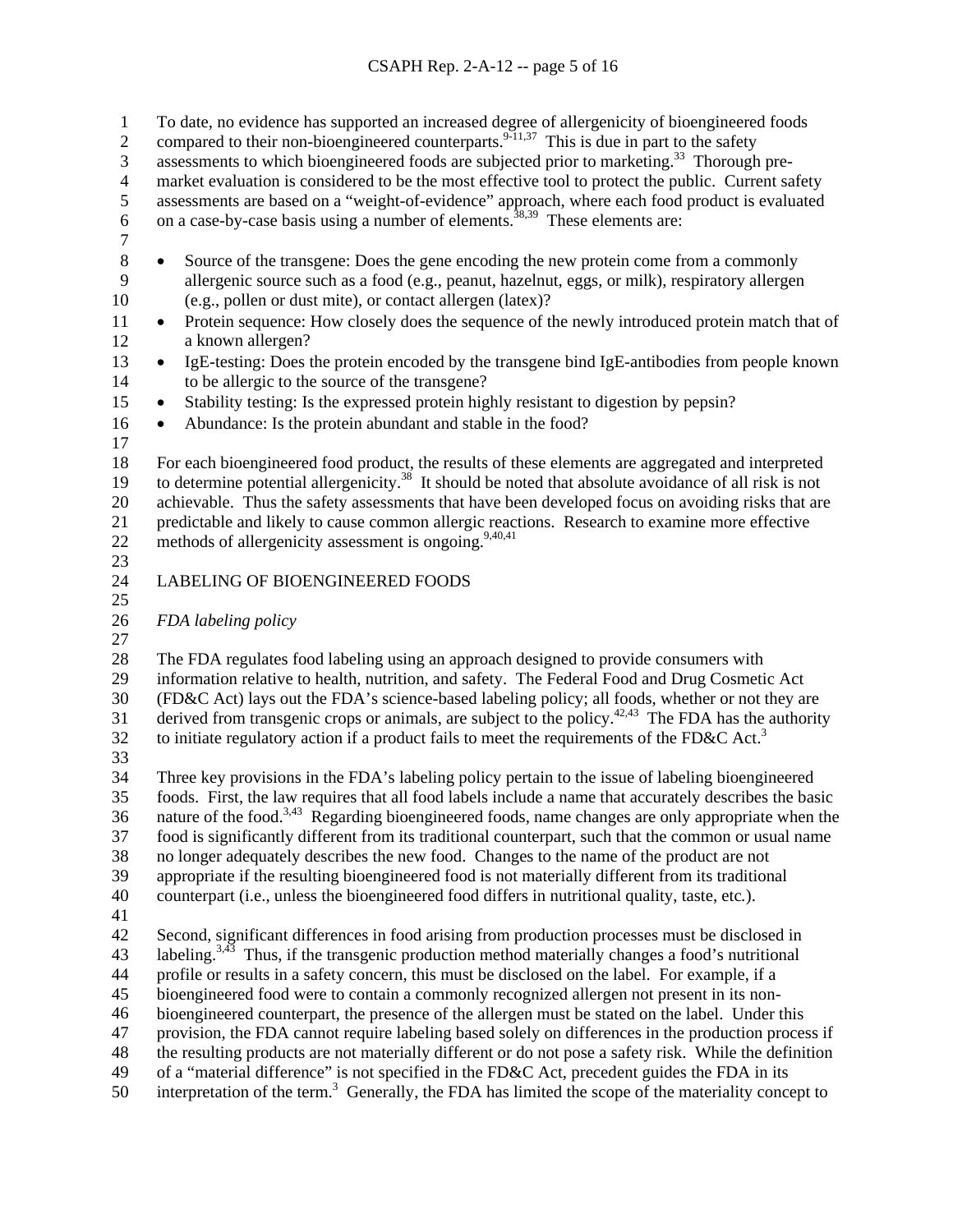information about the attributes of the food itself. The fact that a food or any of its ingredients 1

were produced using transgenic methods is not considered material, and therefore does not 2

constitute information that must be disclosed in labeling. The FDA therefore has neither a 3

- scientific nor a legal basis to require such labeling.<sup>3,42</sup> 4
- 5

6 7 8 9 10 11 12 13 14 15 16 17 Third, the FDA allows voluntary labeling about production methods as long as the labeling is not false or misleading.<sup>3</sup> In 2001, the FDA released a Draft Guidance for Industry to provide information to manufacturers wishing to use informative statements about whether foods contain bioengineered ingredients.<sup>44</sup> Examples of acceptable statements for foods that do not contain bioengineered ingredients are: "This product does not contain ingredients that were produced using biotechnology" or "This oil is made from soybeans that were not genetically engineered." The FDA discourages the use of acronyms such as "GMO-free" since some consumers may not know what the acronym stands for, and since "genetically modified" can refer to conventional techniques to alter genotype. The FDA believes that its current labeling policies, combined with pre-market safety assessments, are sufficient to ensure the safety of bioengineered foods.<sup>3</sup> Before marketing foods with

18 bioengineered ingredients, companies voluntarily notify the FDA, leading to a two-part

19 consultation process between the agency and the company that initially involves discussions of

20 relevant safety issues and subsequently the company's submission of a safety assessment report

21 containing test data on the food in question.<sup>45</sup> The FDA has considered making the pre-market

22 notification process mandatory, but has stated that it does not believe such a rule is needed since

23 the voluntary process has fully protected the public.<sup>46,47</sup> To date, all manufacturers of

24 bioengineered foods intended for marketing have engaged in the voluntary notification process.<sup>7</sup>

25

26 Although the approval procedures for transgenic animals intended for human consumption are

27 different than those for transgenic plants, the same labeling principles apply. Thus, if

28 bioengineered food produced from a transgenic animal is materially different from its non-

29 bioengineered counterpart in its nutritional or safety profile, it must be labeled as such. As in the

30 case of bioengineered foods produced from transgenic plants, the FDA does not consider the

- 31 methods used to develop the animal as "material."48
- 32
- 33 *Consumer perspectives on labeling*
- 34

35 36 37 38 39 40 41 42 43 Fears that bioengineered foods pose a safety threat to consumers, as well as a "right to know" what is being consumed and to be afforded the choice to avoid bioengineered foods, are the basis for arguments that bioengineered foods should be labeled as such.<sup>42</sup> Several surveys have attempted to characterize consumers' wishes with regard to labeling bioengineered foods. In surveys asking whether consumers are satisfied with U.S. food labeling policies, only 18% report that information is missing; among this group, only 3% report that information about bioengineering should be included in the label.<sup>49</sup> However, when direct questions about labeling of bioengineered food are asked of consumers, such as whether they support mandatory or voluntary labeling policies, the overwhelming majority favor mandatory labeling policies.<sup>7,50-52</sup>

44

45 Consumer groups have been outspoken in their support of a mandatory labeling policy for

46 bioengineered foods.<sup>53,54</sup> A petition calling for mandatory labeling was submitted to the FDA by

47 the Center for Food Safety in the fall of 2011 and more than 400 organizations have expressed their

48 support for the "Just Label It" campaign.<sup>55,56</sup> The FDA responded in the spring of 2012, saying that

49 it had not yet made a decision on the petition and would continue to consider it. Others have

50 criticized the FDA's approval and labeling policies as inadequate in the face of advancing plant and

51 animal transgenic technologies and have called for reform.<sup>57,58</sup> Additionally, more than a dozen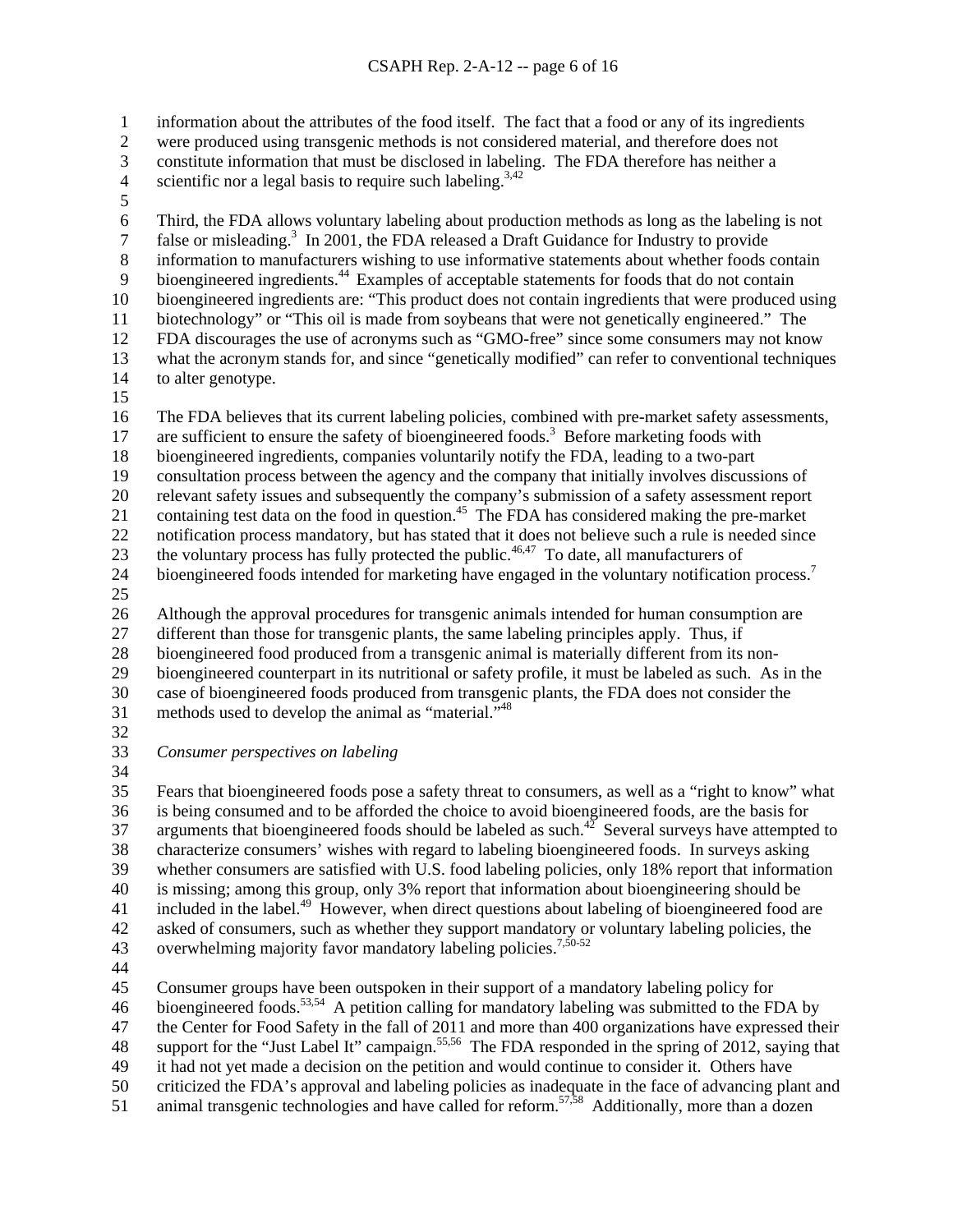states and the U.S. House and Senate have considered legislation focused on mandatory labeling of bioengineered plants and animals. Only Alaska has passed a law, requiring that bioengineered 1 2

- salmon be labeled (bioengineered salmon are not currently marketed). 3
- 4

5 6 7 8 9 10 11 12 Mandatory labeling of foods would involve significant costs, especially the costs of testing for the presence of bioengineered ingredients, segregating the crops, and monitoring for truthfulness of labeling and enforcement of the regulations that exist.<sup>59,60</sup> These costs would likely be passed to the consumer; it is estimated that mandatory labeling would increase the average household's annual grocery bill by \$140-\$200 per year.<sup>7,50</sup> Surveys of U.S. consumers reveal that while some are willing to pay a premium for foods that do not contain bioengineered ingredients, the majority of consumers are not willing to pay for increases commensurate with the costs of mandatory labeling policies.<sup>50,61,62</sup>

13

14 15 16 17 18 19 20 21 Regarding consumers' "right to know" argument, courts have found that consumer curiosity alone is not enough to require special labeling.63,64 The reasoning behind these rulings is that 1) special labeling places an unfair financial burden on industries that would have to investigate, document, and label the "level" of bioengineering in their product; 2) it may mislead consumers into thinking that bioengineered foods are less safe than their conventional counterparts; 3) it places a burden on the FDA itself, which would have to divert resources away from safety-based labeling to address consumer curiosity; and 4) it places no end on the information consumers could request manufacturers to disclose.

22

23 24 25 26 27 28 29 In Europe, all food with bioengineered ingredients must be labeled as such. Several other countries have also adopted mandatory labeling policies.<sup>59,65</sup> Examination of these policies reveals that mandatory labeling fails to result in consumer choice because stores have chosen not to sell foods with bioengineered ingredients, rather than be seen as supportive of bioengineered foods. In countries that have adopted mandatory labeling, it is often difficult, if not impossible, to find food items bearing such labels.<sup>66</sup> This is considered to be unfair to those who prefer to buy presumably lower-cost bioengineered foods.<sup>66</sup>

30

31 Consumers wishing to avoid bioengineered foods can purchase foods that are certified USDA

32 Organic. This labeling term indicates that no bioengineered ingredients were used in the food.

33

34 **CONCLUSION** 

35

36 37 38 39 40 41 42 43 44 45 Despite strong consumer interest in mandatory labeling of bioengineered foods, the FDA's sciencebased labeling policies do not support special labeling without evidence of material differences between bioengineered foods and their traditional counterparts. The Council supports this sciencebased approach, and believes that thorough pre-market safety assessment and the FDA's requirement that any material difference between bioengineered foods and their traditional counterparts be disclosed in labeling, are effective in ensuring the safety of bioengineered food. To better detect potential harms of bioengineered foods, the Council believes that pre-market safety assessment should shift from a voluntary notification process to a mandatory requirement. The Council understands that some consumers may wish to choose foods that do not contain bioengineered ingredients, and notes that consumers may do so by purchasing food products that are labeled USDA Organic.

46 47

#### 48 RECOMMENDATION

49

50 The Council on Science and Public Health recommends that the following statement be adopted in

51 lieu of Resolutions 508-A-11 and 509-A-11, and the remainder of the report be filed: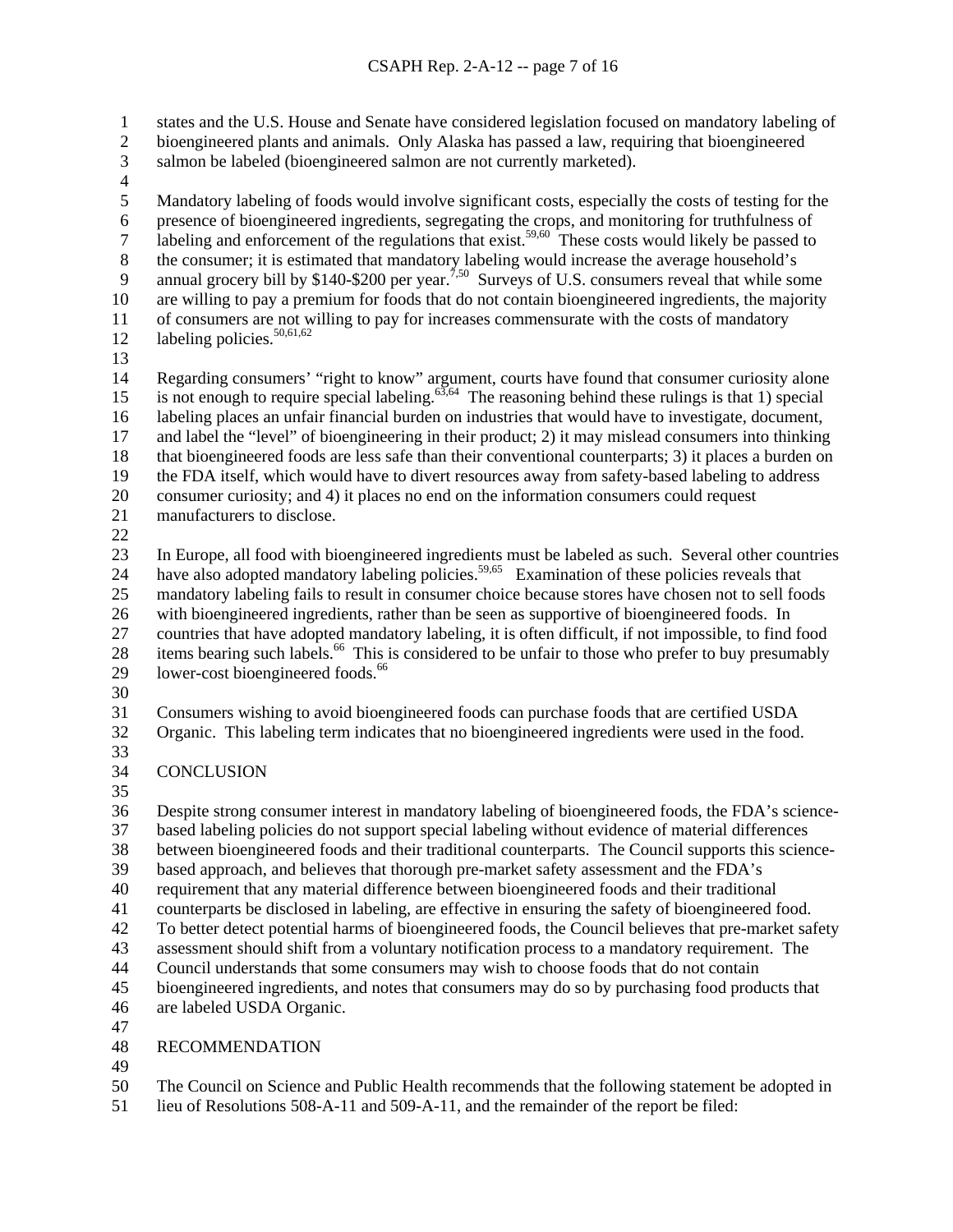That Policy H-480.958 "Genetically Modified Crops and Foods" be amended by insertion and deletion as follows: 1 2  $\frac{3}{4}$ 4 Bioengineered (Genetically Modified Engineered) Crops and Foods 5 6 7 8 9 10 11 12 13 14 15 16 (1) Our AMA recognizes the continuing validity of the three major conclusions contained in the 1987 National Academy of Sciences white paper "Introduction of Recombinant DNA-Engineered Organisms into the Environment." [The three major conclusions are: (a)There is no evidence that unique hazards exist either in the use of rDNA techniques or in the movement of genes between unrelated organisms; (b) The risks associated with the introduction of rDNA-engineered organisms are the same in kind as those associated with the introduction of unmodified organisms and organisms modified by other methods; (c) Assessment of the risk of introducing rDNA-engineered organisms into the environment should be based on the nature of the organism and the environment into which it is introduced, not on the method by which it was produced.) (2) That federal regulatory oversight of agricultural biotechnology should continue to be sciencebased and guided by the characteristics of the plant or animal, its intended use, and the environment into which it is to be introduced, not by the method used to produce it, in order to facilitate comprehensive, efficient regulatory review of new genetically modified bioengineered 17 18 crops and foods. 19 20 21 (3) Our AMA believes that as of December 2009 June 2012, there is no scientific justification for special labeling of genetically modified bioengineered foods, as a class, and that voluntary labeling 22 is without value unless it is accompanied by focused consumer education. 23 24 25 (4) Our AMA supports efforts for the mandatory pre-market systematic safety assessments of genetically modified bioengineered foods and encourages: (a) development and validation of 26 additional techniques for the detection and/or assessment of unintended effects; (b) continued use 29 of methods to detect substantive changes in nutrient or toxicant levels in genetically modified 27 28 bioengineered foods as part of a substantial equivalence evaluation; (c) development and use of alternative transformation technologies to avoid utilization of antibiotic resistance markers that code for clinically relevant antibiotics, where feasible; and (d) that priority should be given to basic research in food allergenicity to support the development of improved methods for identifying potential allergens. The FDA is urged to remain alert to new data on the health consequences of 30 31 32 33 34 35 bioengineered foods and update its regulatory policies accordingly. 36 37 (5) Our AMA supports continued research into the potential consequences to the environment of genetically modified bioengineered crops including the: (a) assessment of the impacts of pestprotected crops on nontarget organisms compared to impacts of standard agricultural methods, through rigorous field evaluations; (b) assessment of gene flow and its potential consequences including key factors that regulate weed populations; rates at which pest resistance genes from the crop would be likely to spread among weed and wild populations; and the impact of novel resistance traits on weed abundance; (c) implementation of resistance management practices and continued monitoring of their effectiveness; and (d) development of monitoring programs to assess 38 39 40 41 42 43 ecological impacts of pest-protected crops that may not be apparent from the results of field tests; 44 45 46 and (e) assessment of the agricultural impact of bioengineered foods, including the impact on 47 farmers. 48

- 49 (6) Our AMA recognizes the many potential benefits offered by genetically modified
- 50 bioengineered crops and foods, does not support a moratorium on planting genetically modified
- 51 bioengineered crops, and encourages ongoing research developments in food biotechnology.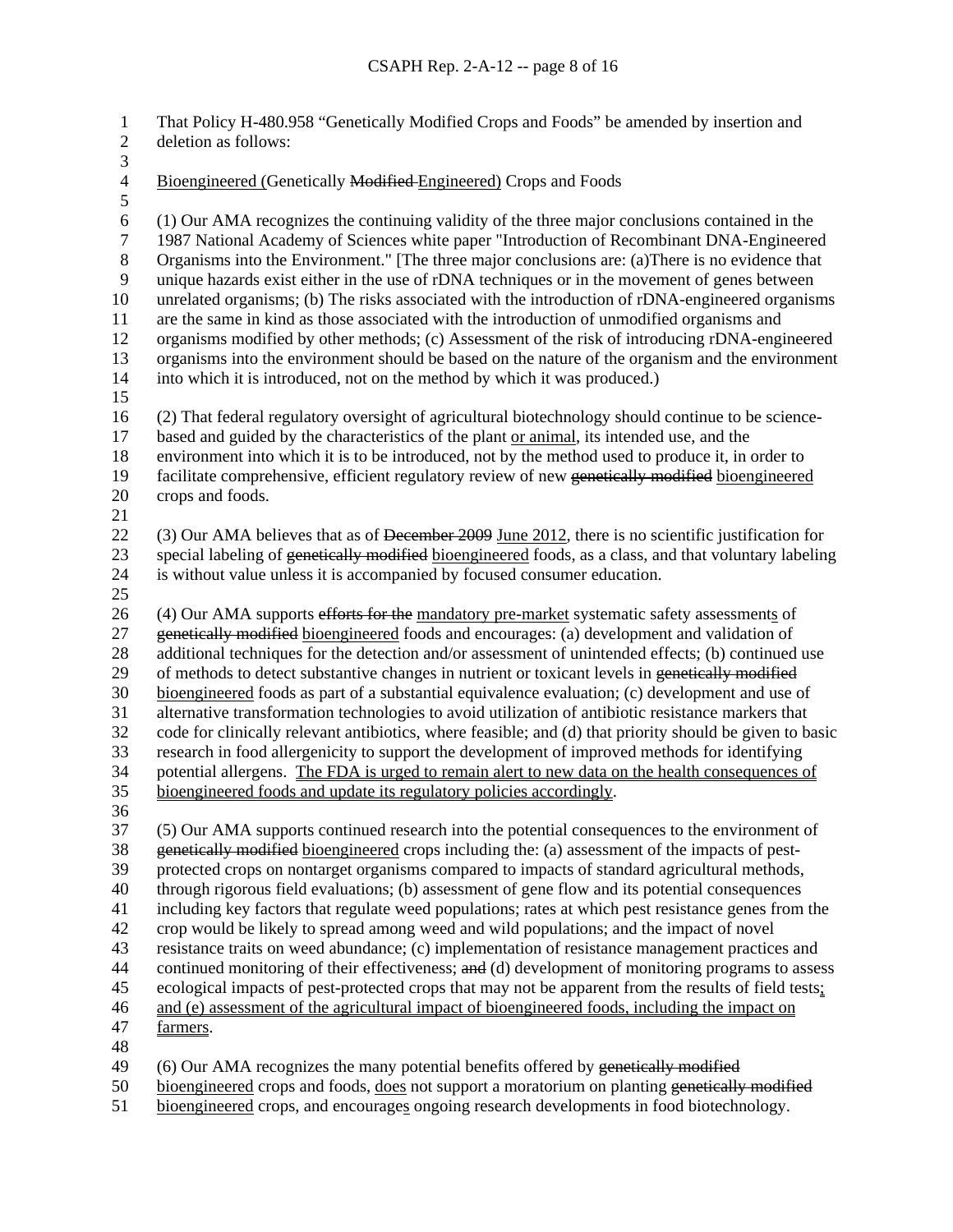- (7) Our AMA recognizes that the urges government, industry, consumer advocacy groups, and the 1
- scientific and medical communities have a responsibility to educate the public and improve the 2
- availability of unbiased information and research activities on genetically modified bioengineered 3
- foods and of research activities. (CSA Rep. 10, I-00; Modified: CSAPH Rep. 1, A-10) (Modify 4
- Current HOD Policy) 5

Fiscal note: Less than \$500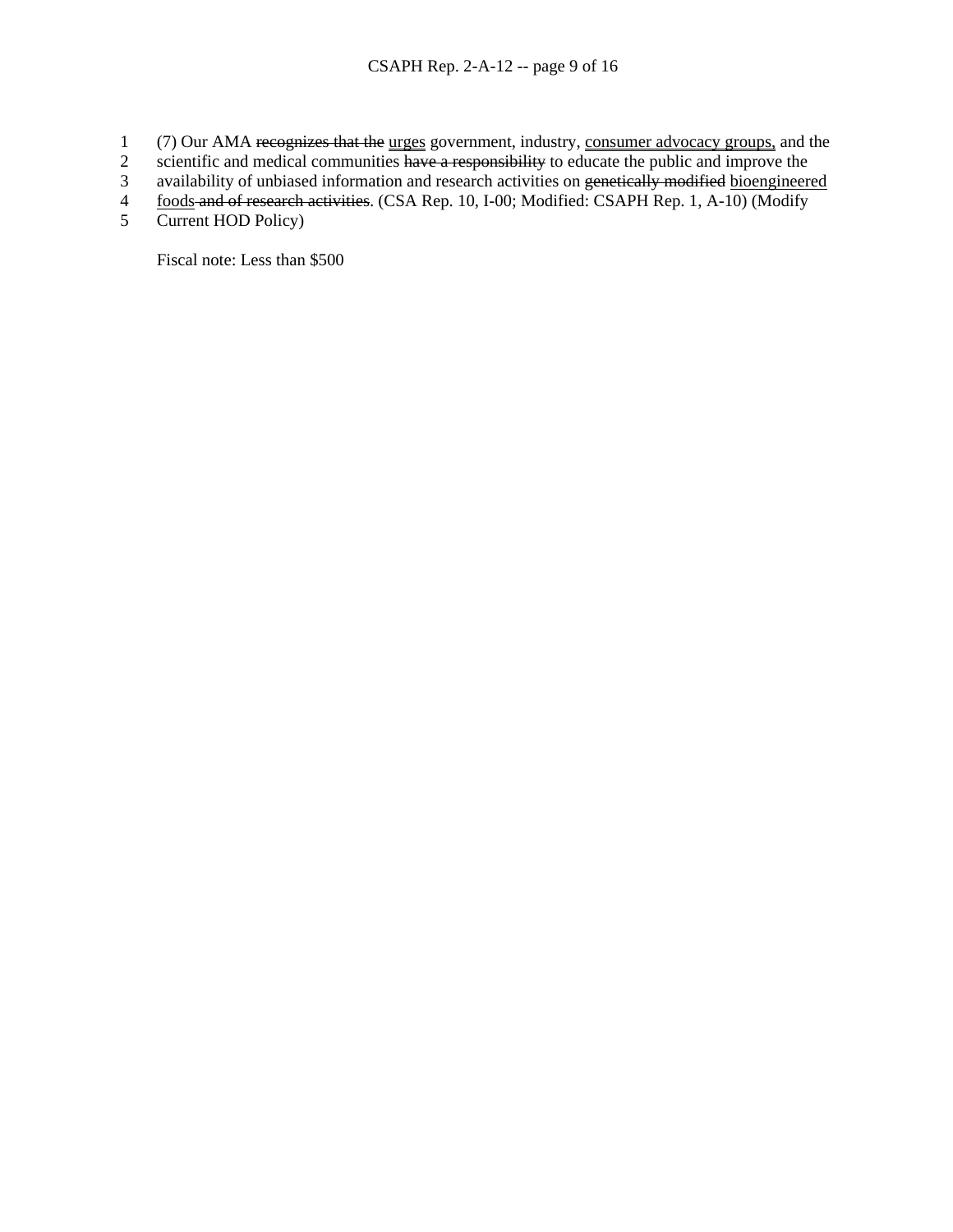### **REFERENCES**

- 1. American Medical Association Council on Scientific Affairs. (2000) CSA Report 10-I-00: Genetically Modified Crops and Foods. Available at [http://www.ama](http://www.ama-assn.org/resources/doc/csaph/csai-00.pdf)[assn.org/resources/doc/csaph/csai-00.pdf.](http://www.ama-assn.org/resources/doc/csaph/csai-00.pdf) Accessed 02-23-2012.
- 2. Cellini F, Chesson A, Colquhoun I, Constable A, Davies HV, Engel KH, Gatehouse AM, Kärenlampi S, Kok EJ, Leguay JJ, Lehesranta S, Noteborn HP, Pedersen J, Smith M. (2004) Unintended effects and their detection in genetically modified crops. *Food Chem Toxicol* 42:1089-125.
- 3. Bracket RE for the Food and Drug Administration. (2005) Bioengineered foods: Testimony before the Senate Committee on Agriculture, Nutrition, and Forestry. June 14, 2005. Available at [http://www.fda.gov/newsevents/testimony/ucm112927.htm.](http://www.fda.gov/newsevents/testimony/ucm112927.htm) Accessed 02-23-2012.
- 4. Food and Drug Administration. Completed consultations on bioengineered foods. Available at <http://www.accessdata.fda.gov/scripts/fcn/fcnNavigation.cfm?rpt=bioListing>. Accessed 02-23- 2012.
- 5. Center for Environmental Risk Assessment. GM crop database. Available at [http://www.cera](http://www.cera-gmc.org/?action=gm_crop_database)[gmc.org/?action=gm\\_crop\\_database.](http://www.cera-gmc.org/?action=gm_crop_database) Accessed 02-23-2012.
- 6. United States Department of Agriculture Economic Research Service. Adoption of genetically engineered crops in the U.S. Available at [http://www.ers.usda.gov/Data/BiotechCrops/.](http://www.ers.usda.gov/Data/BiotechCrops/) Accessed 02-23-2012.
- 7. Byrne P. (2010) Labeling of genetically engineered foods. Available at [http://www.ext.colostate.edu/pubs/foodnut/09371.pdf.](http://www.ext.colostate.edu/pubs/foodnut/09371.pdf) Accessed 02-23-2012.
- 8. Food and Drug Administration. (2010) Background Document: The VMAC Meeting on Science-Based Issues Associated with AquAdvantage Salmon. Available at [http://www.fda.gov/AdvisoryCommittees/CommitteesMeetingMaterials/VeterinaryMedicineA](http://www.fda.gov/AdvisoryCommittees/CommitteesMeetingMaterials/VeterinaryMedicineAdvisoryCommittee/ucm222712.htm) [dvisoryCommittee/ucm222712.htm.](http://www.fda.gov/AdvisoryCommittees/CommitteesMeetingMaterials/VeterinaryMedicineAdvisoryCommittee/ucm222712.htm) Accessed 02-23-2012.
- 9. Goodman RE, Vieths S, Sampson HA, Hill D, Ebisawa M, Taylor SL, van Ree R. (2008) Allergenicity assessment of genetically modified crops--what makes sense? *Nat Biotechnol* 26:73-81.
- 10. Herman RA, Ladics GS. (2011) Endogenous allergen upregulation: transgenic vs. traditionally bred crops. *Food Chem Toxicol* 49:2667-9.
- 11. Batista R, Oliveira MM. (2009) Facts and fiction of genetically engineered food. *Trends Biotechnol* 2:277-86.
- 12. Ochman H, Lawrence JG, Groisman EA. (2000) Lateral gene transfer and the nature of bacterial innovation. *Nature* 405:299-304.
- 13. van den Eede G, Aarts H, Buhk HJ, Corthier G, Flint HJ, Hammes W, Jacobsen B, Midtvedt T, van der Vossen J, von Wright A, Wackernagel W, Wilcks A. (2004) The relevance of gene transfer to the safety of food and feed derived from genetically modified (GM) plants. *Food Chem Toxicol* 42:1127-56.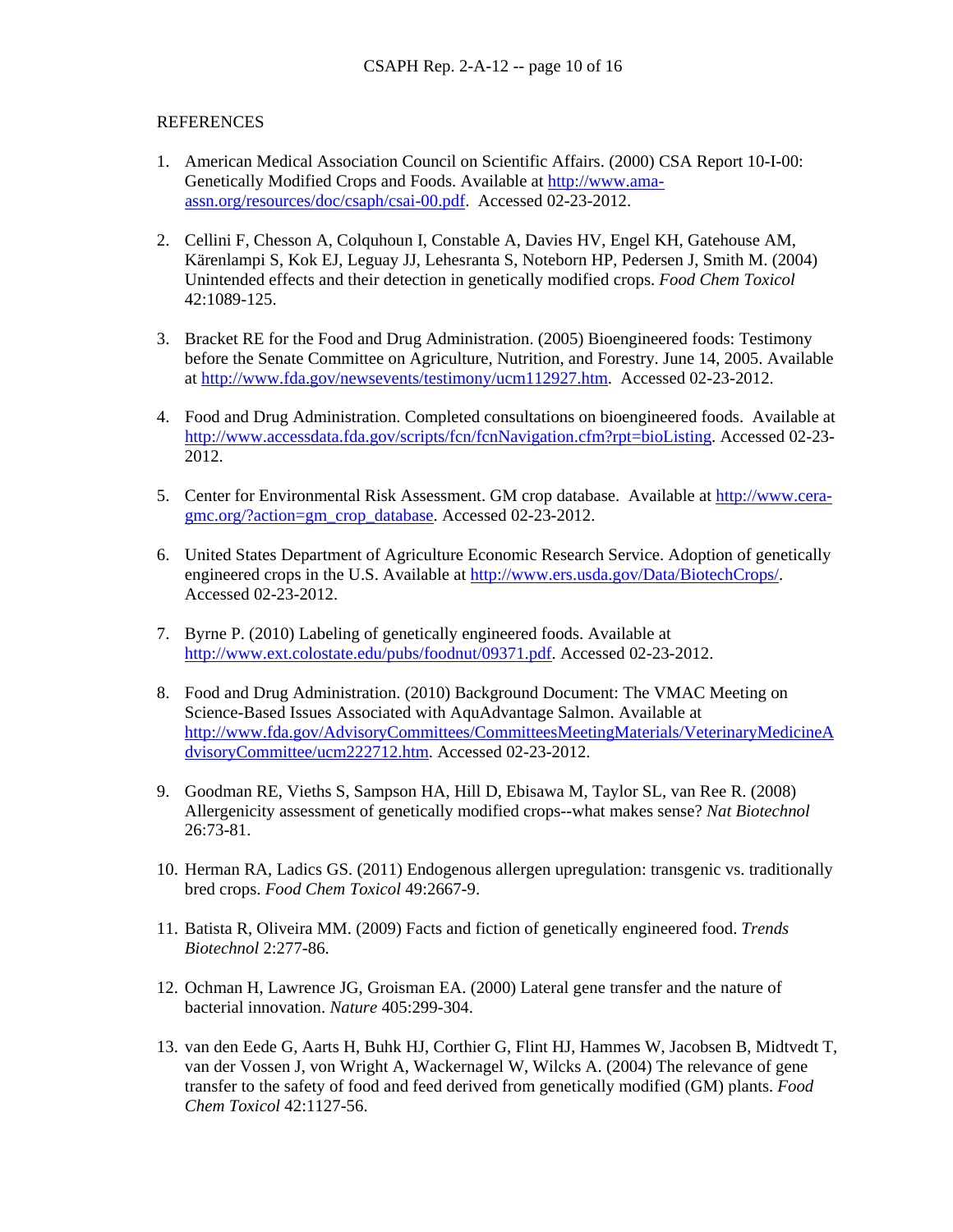- 14. Netherwood T, Martín-Orúe SM, O'Donnell AG, Gockling S, Graham J, Mathers JC, Gilbert HJ. (2004) Assessing the survival of transgenic plant DNA in the human gastrointestinal tract. *Nat Biotechnol* 22:204-9.
- 15. Schubbert R, Renz D, Schmitz B, Doerfler W. (1997) Foreign (M13) DNA ingested by mice reaches peripheral leukocytes, spleen, and liver via the intestinal wall mucosa and can be covalently linked to mouse DNA. *Proc Natl Acad Sci USA* 94:961-6.
- 16. Rizzi A, Raddadi N, Sorlini C, Nordgrd L, Nielsen KM, Daffonchio D. (2012) The stability and degradation of dietary DNA in the gastrointestinal tract of mammals: implications for horizontal gene transfer and the biosafety of GMOs. *Crit Rev Food Sci Nutr* 52:142-61.
- 17. Ho M-W, Ryans A, Cummins J. (1999) Cauliflower Mosaic Viral Promoter A Recipe for Disaster? *Microb Ecol Health Dis* 11:194-197.
- 18. Goldstein DA, Tinland B, Gilbertson LA, Staub JM, Bannon GA, Goodman RE, McCoy RL, Silvanovich A. (2005) Human safety and genetically modified plants: a review of antibiotic resistance markers and future transformation selection technologies. *J Appl Microbiol* 99:7-23.
- 19. Lutz KA, Maliga P. (2007) Construction of marker-free transplastomic plants. *Curr Opin Biotechnol* 18:107-14.
- 20. Ewen SW, Pusztai A. (1999) Effect of diets containing genetically modified potatoes expressing Galanthus nivalis lectin on rat small intestine. *Lancet* 354:1353-4.
- 21. Poulsen M, Kroghsbo S, Schrøder M, Wilcks A, Jacobsen H, Miller A, Frenzel T, Danier J, Rychlik M, Shu Q, Emami K, Sudhakar D, Gatehouse A, Engel KH, Knudsen I. (2007) A 90 day safety study in Wistar rats fed genetically modified rice expressing snowdrop lectin Galanthus nivalis (GNA). *Food Chem Toxicol* 45:350-63.
- 22. Malatesta M, Caporaloni C, Gavaudan S, Rocchi MB, Serafini S, Tiberi C, Gazzanelli G. (2002) Ultrastructural morphometrical and immunocytochemical analyses of hepatocyte nuclei from mice fed on genetically modified soybean. *Cell Struct Funct* 27:173-80.
- 23. Malatesta M, Biggiogera M, Manuali E, Rocchi MB, Baldelli B, Gazzanelli G. (2003) Fine structural analyses of pancreatic acinar cell nuclei from mice fed on genetically modified soybean. *Eur J Histochem* 47:385-8.
- 24. Brake DG, Thaler R, Evenson DP. (2004) Evaluation of Bt (Bacillus thuringiensis) corn on mouse testicular development by dual parameter flow cytometry. *J Agric Food Chem* 52:2097- 102.
- 25. Snell C, Bernheim A, Bergé JB, Kuntz M, Pascal G, Paris A, Ricroch AE. (2011) Assessment of the health impact of GM plant diets in long-term and multigenerational animal feeding trials: A literature review. *Food Chem Toxicol* 50:1134-1148.
- 26. Hammond BG, Vicini JL, Hartnell GF, Naylor MW, Knight CD, Robinson EH, Fuchs RL, Padgette SR. (1996) The feeding value of soybeans fed to rats, chickens, catfish and dairy cattle is not altered by genetic incorporation of glyphosate tolerance. *J Nutr* 126:717-27.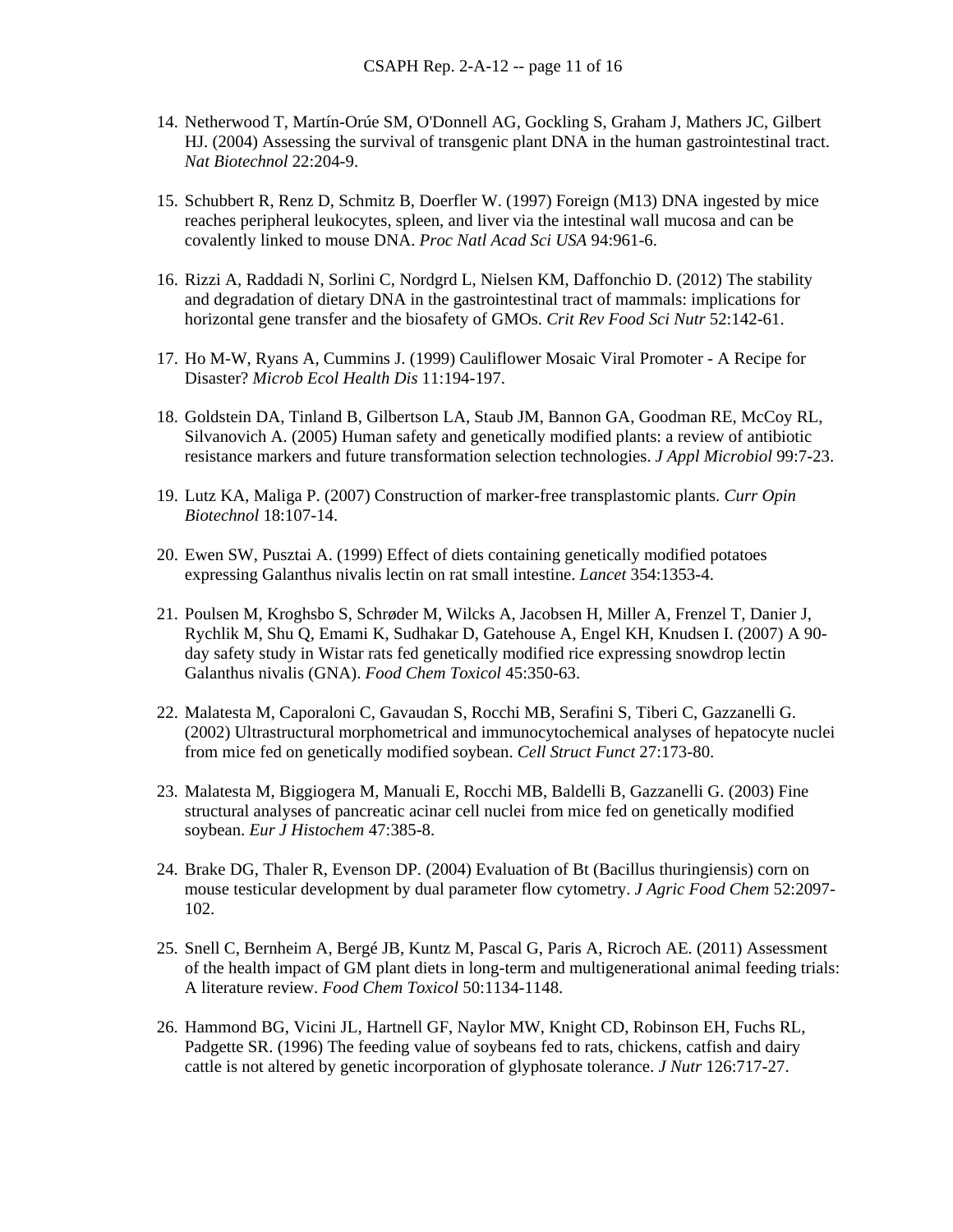- 27. Hammond BG, Dudek R, Lemen JK, Nemeth MA. (2006) Results of a 90-day safety assurance study with rats fed grain from corn borer-protected corn. *Food Chem Toxicol* 44:1092-9.
- 28. Doull J, Gaylor D, Greim HA, Lovell DP, Lynch B, Munro IC. (2007) Report of an Expert Panel on the reanalysis by of a 90-day study conducted by Monsanto in support of the safety of a genetically modified corn variety (MON 863). *Food Chem Toxicol* 45:2073-85.
- 29. MacKenzie SA, Lamb I, Schmidt J, Deege L, Morrisey MJ, Harper M, Layton RJ, Prochaska LM, Sanders C, Locke M, Mattsson JL, Fuentes A, Delaney B. (2007) Thirteen week feeding study with transgenic maize grain containing event DAS-01507-1 in Sprague-Dawley rats. *Food Chem Toxicol* 45:551-62.
- 30. Schrøder M, Poulsen M, Wilcks A, Kroghsbo S, Miller A, Frenzel T, Danier J, Rychlik M, Emami K, Gatehouse A, Shu Q, Engel KH, Altosaar I, Knudsen I. (2007) A 90-day safety study of genetically modified rice expressing Cry1Ab protein (Bacillus thuringiensis toxin) in Wistar rats. *Food Chem Toxicol* 45:339-49.
- 31. Hammond BG, Jez JM. (2011) Impact of food processing on the safety assessment for proteins introduced into biotechnology-derived soybean and corn crops. *Food Chem Toxicol* 49:711-21.
- 32. König A, Cockburn A, Crevel RW, Debruyne E, Grafstroem R, Hammerling U, Kimber I, Knudsen I, Kuiper HA, Peijnenburg AA, Penninks AH, Poulsen M, Schauzu M, Wal JM. (2004) Assessment of the safety of foods derived from genetically modified (GM) crops. *Food Chem Toxicol* 42:1047-88.
- 33. Kier LD, Petrick JS. (2008) Safety assessment considerations for food and feed derived from plants with genetic modifications that modulate endogenous gene expression and pathways. *Food Chem Toxicol* 46:2591-605.
- 34. Nordlee JA, Taylor SL, Townsend JA, Thomas LA, Bush RK. (1996) Identification of a Brazil-nut allergen in transgenic soybeans. *N Engl J Med* 334:688-92.
- 35. Centers for Disease Control and Prevention. (2001) Investigation of Human Health Effects Associated with Potential Exposure to Genetically Modified Corn: A report to the FDA. Available at [http://www.cdc.gov/nceh/ehhe/Cry9CReport/pdfs/cry9creport.pdf.](http://www.cdc.gov/nceh/ehhe/Cry9CReport/pdfs/cry9creport.pdf) Accessed 02- 23-2012.
- 36. Sutton SA, Assa'ad AH, Steinmetz C, Rothenberg ME. (2003) A negative, double-blind, placebo-controlled challenge to genetically modified corn. *J Allergy Clin Immunol* 112:1011-2.
- 37. Taylor SL. (2006) Review of the development of methodology for evaluating the human allergenic potential of novel proteins. *Mol Nutr Food Res* 50:604-9.
- 38. Codex Alimentarius Commission. (2003) Alinorm 03/34: Joint FAO/WHO Food Standard Programme, Codex Alimentarius Commission, Twenty-Fifth Session, Rome, 30 June–5 July, 2003. Appendix III, Guideline for the conduct of food safety assessment of foods derived from recombinant-DNA plants and Appendix IV, Annex on the assessment of possible allergenicity.
- 39. Poulsen LK. (2004) Allergy assessment of foods or ingredients derived from biotechnology, gene-modified organisms, or novel foods. *Mol Nutr Food Res* 48:413-423.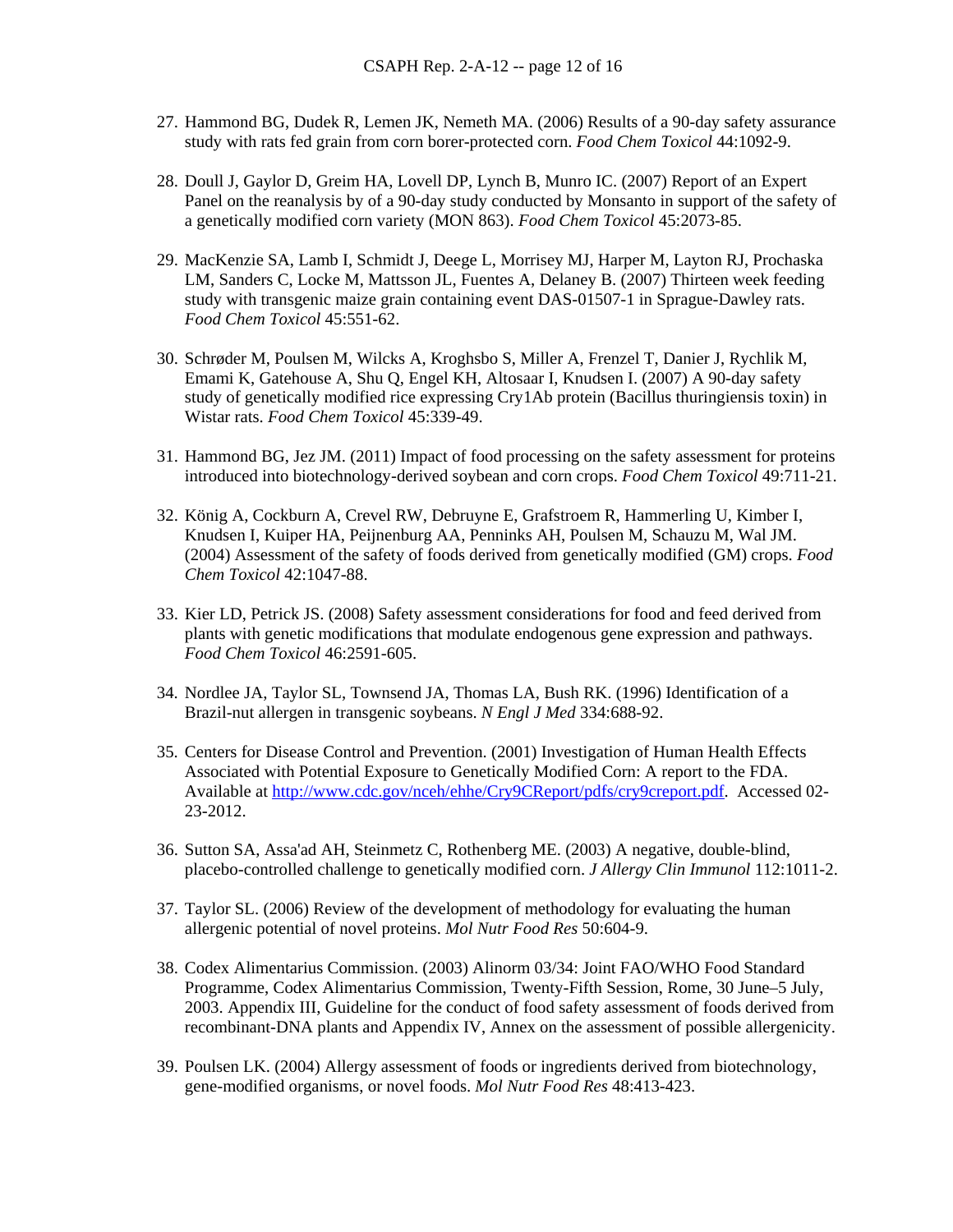- 40. Thomas K, Herouet-Guicheney C, Ladics G, Bannon G, Cockburn A, Crevel R, Fitzpatrick J, Mills C, Privalle L, Vieths S. (2007) Evaluating the effect of food processing on the potential human allergenicity of novel proteins: international workshop report. *Food Chem Toxicol* 45:1116-22.
- 41. Thomas K, MacIntosh S, Bannon G, Herouet-Guicheney C, Holsapple M, Ladics G, McClain S, Vieths S, Woolhiser M, Privalle L. (2009) Scientific advancement of novel protein allergenicity evaluation: an overview of work from the HESI Protein Allergenicity Technical Committee (2000-2008). Food Chem Toxicol 47:1041-50.
- 42. Degnan FH. (1997) The food label and the right-to-know. *Food Drug Law J* 52:49-60.
- 43. Food and Drug Administration. (1992) Statement of Policy Foods Derived from New Plant Varieties. Available at [http://www.fda.gov/Food/GuidanceComplianceRegulatoryInformation/GuidanceDocuments/Bi](http://www.fda.gov/Food/GuidanceComplianceRegulatoryInformation/GuidanceDocuments/Biotechnology/ucm096095.htm) [otechnology/ucm096095.htm.](http://www.fda.gov/Food/GuidanceComplianceRegulatoryInformation/GuidanceDocuments/Biotechnology/ucm096095.htm) Accessed 02-23-2012.
- 44. Food and Drug Administration. (2001) Guidance for Industry: Voluntary Labeling Indicating Whether Foods Have or Have Not Been Developed Using Bioengineering; Draft Guidance. Available at [http://www.fda.gov/food/guidancecomplianceregulatoryinformation/guidancedocuments/foodl](http://www.fda.gov/food/guidancecomplianceregulatoryinformation/guidancedocuments/foodlabelingnutrition/ucm059098.htm)

[abelingnutrition/ucm059098.htm.](http://www.fda.gov/food/guidancecomplianceregulatoryinformation/guidancedocuments/foodlabelingnutrition/ucm059098.htm) Accessed 02-23-2012.

- 45. United States General Accounting Office. (2002) Genetically Modified Foods: Experts View Regimen of Safety Tests as Adequate, but FDA's Evaluation Process Could Be Enhanced. Available at [http://www.gao.gov/assets/240/234718.pdf.](http://www.gao.gov/assets/240/234718.pdf) Accessed 02-23-2012.
- 46. Food and Drug Administration. (2001) Premarket Notice Concerning Bioengineered Foods. Available at [http://www.fda.gov/Food/GuidanceComplianceRegulatoryInformation/GuidanceDocuments/Bi](http://www.fda.gov/Food/GuidanceComplianceRegulatoryInformation/GuidanceDocuments/Biotechnology/ucm096149.htm) [otechnology/ucm096149.htm.](http://www.fda.gov/Food/GuidanceComplianceRegulatoryInformation/GuidanceDocuments/Biotechnology/ucm096149.htm) Accessed 02-23-2012.
- 47. United States Government Accountability Office. (2008) Genetically Engineered Crops: Agencies Are Proposing Changes to Improve Oversight, but Could Take Additional Steps to Enhance Coordination and Monitoring. Available at [http://www.gao.gov/assets/290/283060.pdf.](http://www.gao.gov/assets/290/283060.pdf) Accessed 02-23-2012.
- 48. Food and Drug Administration. (2008) FDA's Response to Public Comments on Draft Guidance for Industry: Regulation of Genetically Engineered Animals Containing Heritable rDNA Constructs. Available at [http://www.fda.gov/AnimalVeterinary/DevelopmentApprovalProcess/GeneticEngineering/Gen](http://www.fda.gov/AnimalVeterinary/DevelopmentApprovalProcess/GeneticEngineering/GeneticallyEngineeredAnimals/ucm113612.htm) [eticallyEngineeredAnimals/ucm113612.htm](http://www.fda.gov/AnimalVeterinary/DevelopmentApprovalProcess/GeneticEngineering/GeneticallyEngineeredAnimals/ucm113612.htm). Accessed 02-23-2012.
- 49. International Food Information Council. (2010) Consumer Perceptions of Food Technology. Available at [http://www.foodinsight.org/Resources/Detail.aspx?topic=2010\\_Consumer\\_Perceptions\\_of\\_Fo](http://www.foodinsight.org/Resources/Detail.aspx?topic=2010_Consumer_Perceptions_of_Food_Technology_Survey) [od\\_Technology\\_Survey](http://www.foodinsight.org/Resources/Detail.aspx?topic=2010_Consumer_Perceptions_of_Food_Technology_Survey). Accessed 02-23-2012.
- 50. Loueiro ML, Hine S. (2004) Preferences and willingness to pay for GM labeling policies. *Food Pol* 29:467-483.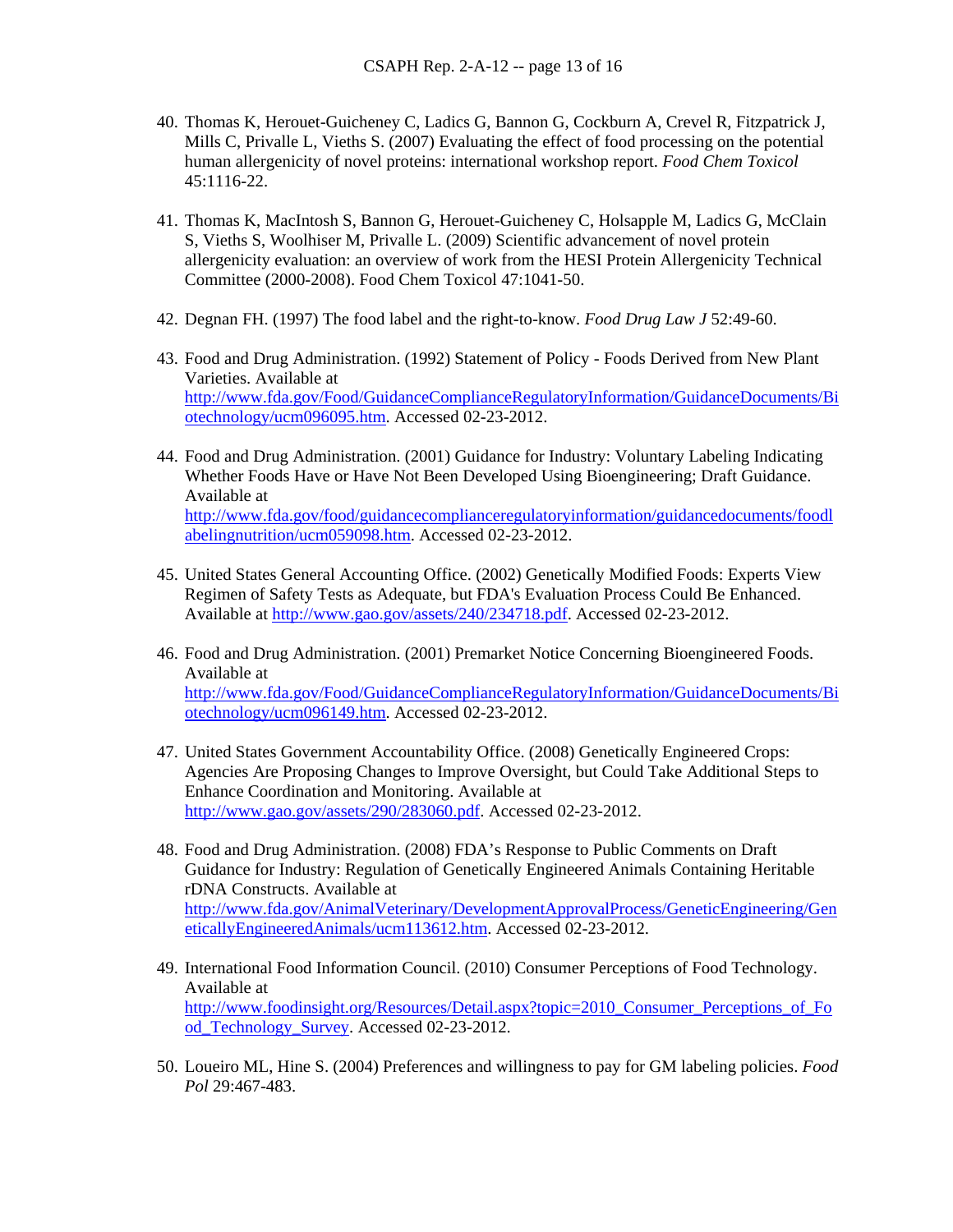- 51. Taylor H. (2000) Harris Poll #33. Genetically modified foods: An issue waiting to explode? Available at [http://www.harrisinteractive.com/vault/Harris-Interactive-Poll-Research-](http://www.harrisinteractive.com/vault/Harris-Interactive-Poll-Research-GENETICALLY-MODIFIED-FOODS-AN-ISSUE-WAITING-TO-EXPLODE-2000-06.pdf)[GENETICALLY-MODIFIED-FOODS-AN-ISSUE-WAITING-TO-EXPLODE-2000-06.pdf.](http://www.harrisinteractive.com/vault/Harris-Interactive-Poll-Research-GENETICALLY-MODIFIED-FOODS-AN-ISSUE-WAITING-TO-EXPLODE-2000-06.pdf) Accessed 02-23-2012.
- 52. The Mellman Group. (2012) Voters Overwhelmingly Support A Labeling Requirement For GE Foods. Available at [http://justlabelit.org/wp-content/uploads/2012/01/Mellman-Survey-](http://justlabelit.org/wp-content/uploads/2012/01/Mellman-Survey-Results.pdf)[Results.pdf.](http://justlabelit.org/wp-content/uploads/2012/01/Mellman-Survey-Results.pdf) Accessed 04-06-12.
- 53. Consumers Union. Genetically engineered foods. Available at [http://www.consumersunion.org/pub/f/foodgenetically\\_engineered/index.html](http://www.consumersunion.org/pub/f/foodgenetically_engineered/index.html). Accessed 02-23-2012.
- 54. Center for Food Safety. Label genetically engineered foods. Available at [http://gefoodlabels.org/.](http://gefoodlabels.org/) Accessed 02-23-2012.
- 55. Center for Food Safety. (2011) Citizen petition before the U.S. Food and Drug Administration. Available at [http://justlabelit.org/wp-content/uploads/2011/09/gelabelingpetition.pdf.](http://justlabelit.org/wp-content/uploads/2011/09/gelabelingpetition.pdf) Accessed 02-23-2012.
- 56. Just Label It campaign. Partners. Available at [http://justlabelit.org/about/partners.](http://justlabelit.org/about/partners) Accessed 02- 23-2012.
- 57. Butler JEF. (2009) Cloned animal products in the human food chain: the FDA should protect American consumers. *Food Drug Law J* 64:473-501.
- 58. Pelletier D. (2005) Science, Law, and Politics in FDA's Genetically Engineered Foods Policy: Scientific Concerns and Uncertainties. *Nutr Rev* 63:210-23.
- 59. Huffman WE. (2004) Production, identity preservation, and labeling in a marketplace with genetically modified and non-genetically modified foods. *Plant Physiol* 134:3-10.
- 60. Wilson WW, Dahl BL. (2002) Costs and risks of testing and segregating GM wheat. Agricultural Experiment Station, Agribusiness and Applied Economics Report 501. North Dakota State University, Fargo, ND.
- 61. Chern WS, Rickertsen K, Tsuboi N, Fun TT. (2003). Consumer acceptance and willingness to pay for genetically modified vegetable oil and salmon: a multi-country assessment. *AgBioForum* 5:105–112.
- 62. Fernandez-Conejo J, Caswell M. (2006) The first decade of genetically engineered crops in the United States. Available at [http://www.ers.usda.gov/publications/eib11/eib11.pdf.](http://www.ers.usda.gov/publications/eib11/eib11.pdf) Accessed 02-23-2012.
- 63. International Diary Foods Association v. Amestoy. 92 F.3d 67 (1996). Available at [http://openjurist.org/92/f3d/67/international-dairy-foods-association-v-l-amestoy-c.](http://openjurist.org/92/f3d/67/international-dairy-foods-association-v-l-amestoy-c) Accessed 02-23-2012.
- 64. Alliance for Bio-Integrity v. Shalala. 116 F.Supp.2d 166 (2000). Available at http://scholar.google.com/scholar\_case?case=9837177635976803502&hl=en&as\_sdt=2&as\_vi s=1&oi=scholarr. Accessed 02-23-2012.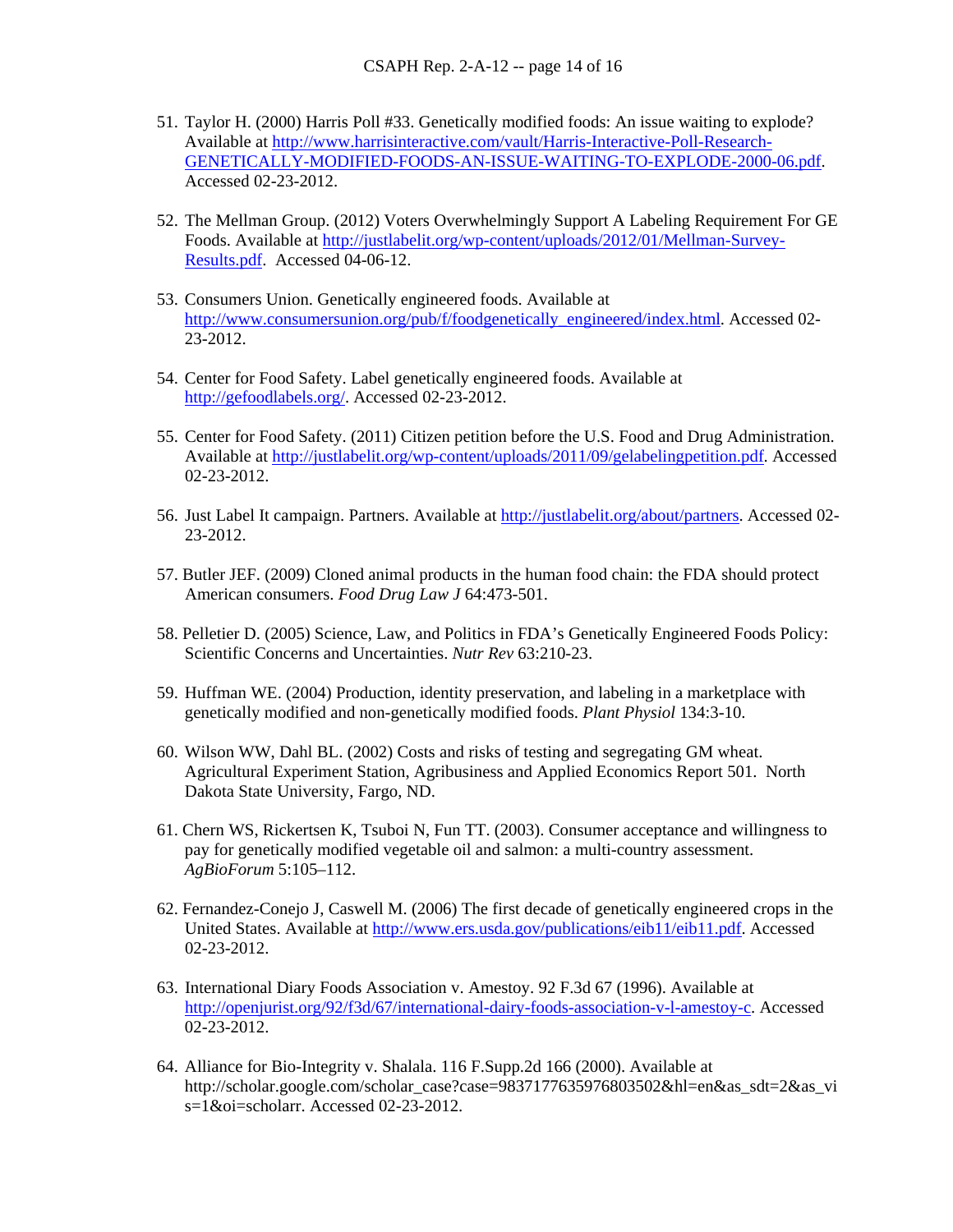- 65. Gruere GP, Rao SR. (2007) A Review of International Labeling Policies of Genetically Modified Food to Evaluate India's Proposed Rule. *AgBioForum* 10:51-64.
- 66. Carter CA, Gruere GP (2003) Mandatory Labeling of Genetically Modified Foods: Does it Really Provide Consumer Choice? *AgBioForum* 6:68-70.